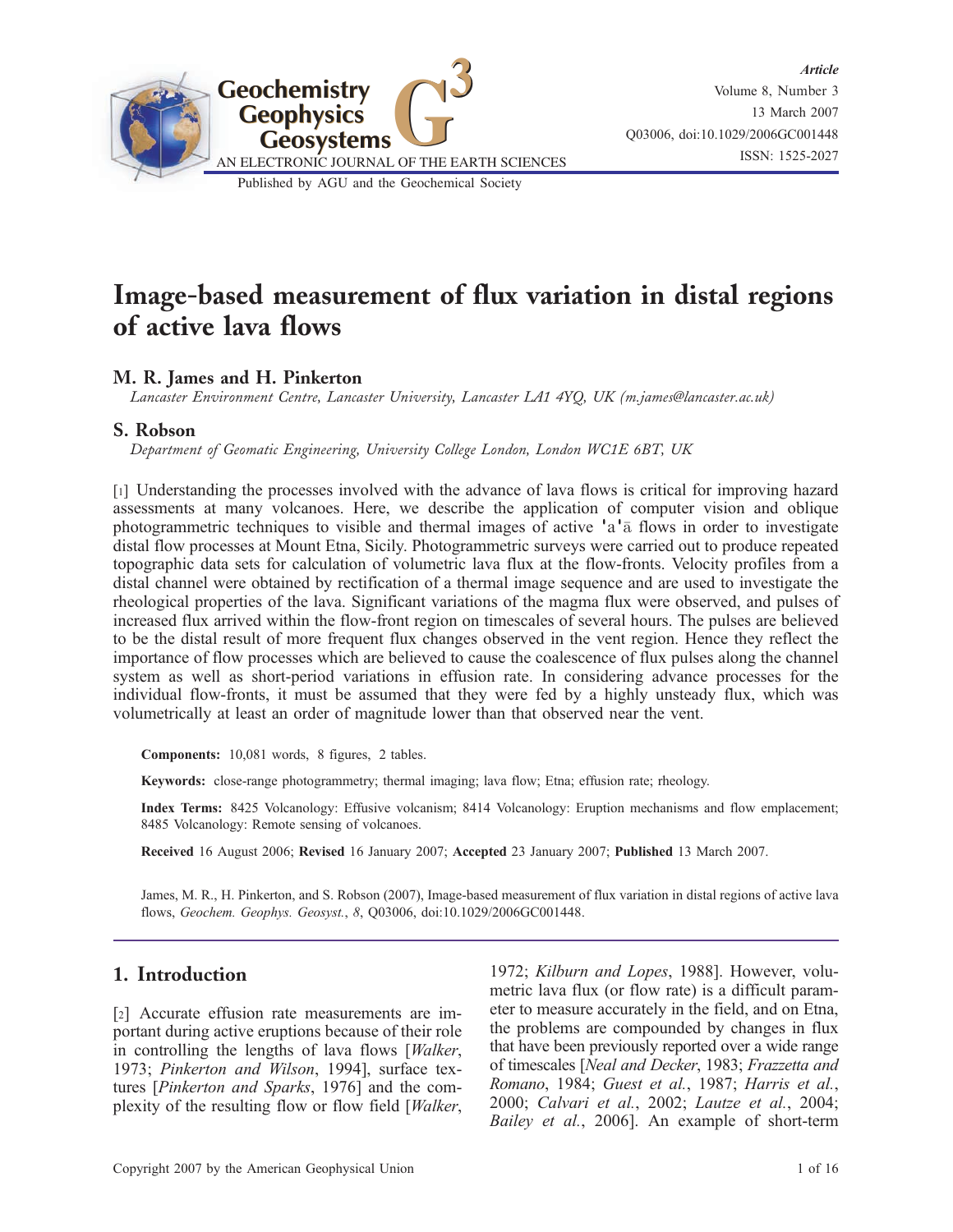

variations is given by Lautze et al. [2004], who report observations of unsteady flow in a proximal lava channel on Etna in 2001, characterized by 10– 30 minute surges, interspersed between 1–3 hours of waning flow. Flux changes have also been observed on other volcanoes such as Arenal [Wadge et al., 2006] and Mauna Loa [Lipman and Banks, 1987].

[3] Although the importance of flux magnitude is clear in lava flow models, and relatively long-term flux changes have been incorporated [Crisci et al., 2003; Hidaka et al., 2005], the influence of this type of rapid change is not yet known. In order to improve flow models, a greater understanding of flux variations and their causes is required. Ground-based imaging using affordable digital cameras and thermal imagers now offers the opportunity to provide significant volumes of data for flow analysis. Here, oblique photogrammetric and computer vision techniques are employed to quantify advance rates, channel flow thickness and widths and similar data for flow-fronts, in distal regions of 'a'a lava flows on Mount Etna, Sicily.

[4] Lava flux estimates are generally made either by relatively direct point measurement of parameters such as flow velocity [e.g., Guest et al., 1987; Lipman and Banks, 1987; Calvari et al., 2002], by differencing sequential topographic fields of the area being analyzed [e.g., Macfarlane et al., 2006; Wadge et al., 2006] or by thermal flux techniques [Harris et al., 1998, 2000, 2005]. The choice of method depends on the rate and area of change and the measurement frequency required. Space-based techniques or airborne imagery usually cover wide areas, but are relatively infrequently carried out as determined by overflights and cloud conditions. Hence average flux values over intervals of days to years are calculated from these data sets, providing useful insights into the overall behavior of a volcano, but providing few constraints for flow models. In order to acquire significantly more frequent measurements, practicalities dictate that ground-based (and therefore usually close-range) methods are used. However, spatially extended ground-based surveys are generally slow and consequently point measurements of flux proxies (such as lava channel depth or velocity) are used where changes are of a sufficient magnitude to measure. To date, sufficiently frequent measurements to detect rapid changes in flux have been restricted to relatively fast flowing lava channels [e.g., Guest et al., 1987; Lipman and Banks, 1987; Bailey et al.,

2006] and have not recorded flux variations within slower evolving regions of lava flow fields.

[5] Airborne laser scanners have been used to collect detailed topographic data on volcanoes [Mazzarini et al., 2005]; however, their deployment is expensive and they cannot image through condensing volcanic gases or cloud. Ground-based versions [Hunter et al., 2003] are difficult to transport to relatively inaccessible areas and can take a significant time to acquire a large scan, limiting their use on evolving scenes. Oblique photogrammetric techniques [Chandler et al., 2002; Cecchi et al., 2003; James et al., 2006] are significantly less expensive, easier to deploy to relatively inaccessible areas and, with careful data analysis, can produce frequent, but relatively spatially extended, volume change data for flux measurement. In the surveys described below, fluxes  $\leq$ 1 m<sup>3</sup> s<sup>-1</sup> were measured over spatial dimensions of order 100 m, at repeat intervals of tens of minutes to hours.

[6] The data presented here were collected in September 2004 from 'a'a flows on Mount Etna. Sicily. The lava flux changes measured correlate with field observations of unsteady flow behavior which was responsible for levee building and breaching, and was hence significant in the evolution of the flow field. Such variations represent an important process which ultimately should be incorporated into numerical flow models.

# 2. Eruption Setting

[7] The 2004–2005 eruption of Etna started on 7 September, on the lower eastern flank of the South East Cone, and continued until 8 March at an average extrusion rate of  $\sim$ 3 m<sup>3</sup> s<sup>-1</sup> [*Burton et al.*, 2005]. At the time of fieldwork, lava was being erupted from two vents in the headwall of the Valle del Bove (Figure 1). 'A'a flow-fronts from the northerly, higher vent had reached the valley floor south of Monte Centenari and were stopping close to the break in slope. Over the period of measurement, the flow-fronts observed were fed by the main channel from the northern vent, which descended the headwall (an average slope of  $22^{\circ}$ ) in an easterly direction before turning south  $\sim$ 300 m from the active fronts. Breakouts to the northern side of the channel and at higher altitude could not be observed due to the local topography, but several were known to have occurred from observations made from the summit of Monte Centenari on 30 September.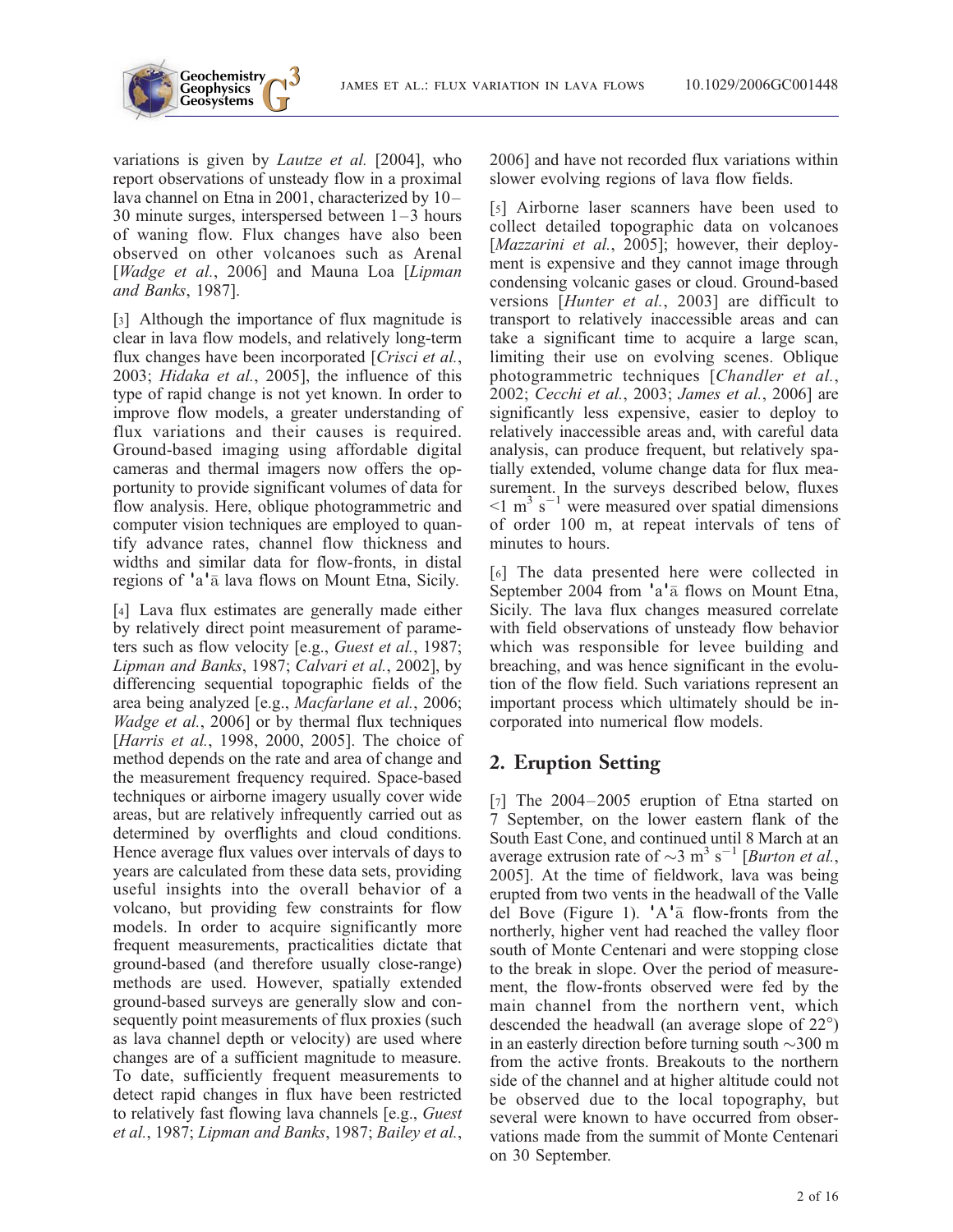



Figure 1. Lava flows at Mount Etna, Sicily, in September 2004. The main figure shows the final extent of the 2004 – 2005 flow field in black, and the inset gives the extent during the fieldwork period. Marks around the southern flow-fronts provide the approximate location of some of the control targets deployed. Reproduced from James et al. [2006] with kind permission of Springer Science and Business Media.

[8] The flow-front region was visited on 23 and 25–30 September, 2004 but detailed measurements were not possible on all days due to weather conditions. Over this period, a sequence of 4 active flow-fronts were observed forming from breakouts successively higher up the channel system, which then descended the lower regions of the headwall, before stalling when the local slope decreased to  $\sim$ 7 $\degree$  on the floor of the Valle del Bove.

[9] On 23 September, a flow-front was advancing across the valley floor and was seen to be active only on that day. This flow provided the eastern boundary to subsequent flows and, by 25 September, its feeder channel was observed to be  $\sim 80\%$ drained and inactive. On 26 September, the next flow-front had fully developed and was descending alongside the west levee of the previous flow. This, and the subsequent two flow-fronts, were imaged and mapped over the next three days (Figures 2 and 3).

[10] On 27 September (Figure 2b) the active flowfront of the previous day (designated as flowfront 1) had reached the flatter ground and was advancing at  $\sim$ 3 m hr<sup>-1</sup>. Another breakout had occurred and, after a section of bifurcated channel, the new flow (flow-front 2) had started to descend along the previous western levee. By 28 September this new flow-front was the dominantly active one, although some minor advance of the previous

flow-front was also detected (Figure 2c; note that the elevated temperatures in the thermal image suggest that flow-front 1 was still significantly active at the time of imaging). By the next day,



Figure 2. Images of the channels and flow-fronts taken looking north from a distance of  $\sim$ 700 m. In Figure 2a an image taken during a period of good visibility shows the two active flow-fronts (flow-fronts 1 and 2, with a total width of  $\sim$ 70 m) on 28 September. The northern wall of the Valle del Bove is seen in the far background, behind Monte Centenari. In Figures 2b– 2d, aligned thermal image composites demonstrate the active flow-fronts (labeled  $1-3$ ) on each day. The most eastern flow, which is only just visible against the background (and is unlabeled), was observed being emplaced on 23 September. In Figure 2d a new flowfront to the north can just be observed behind the recent flows, although its channel is obscured from view.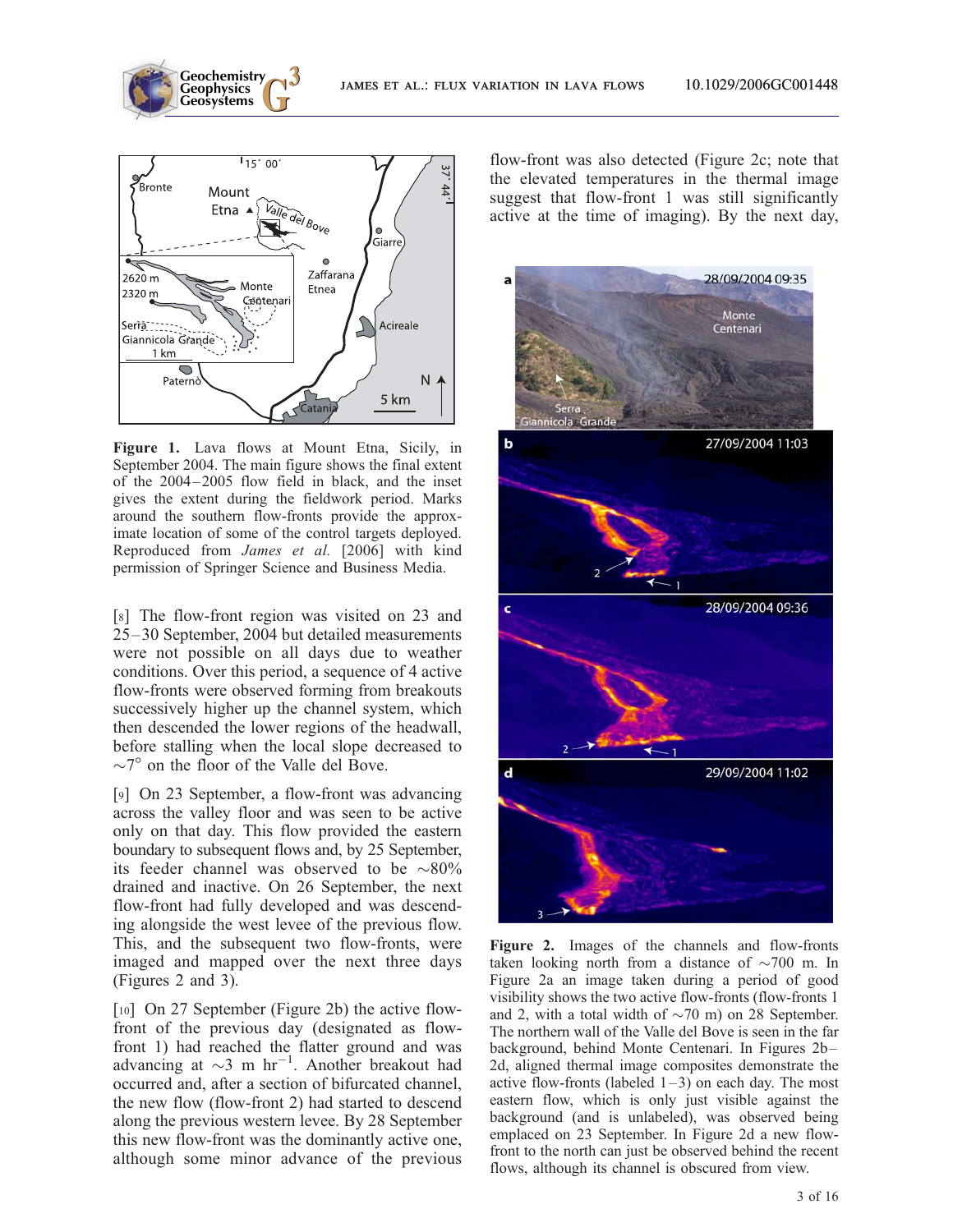



**Geochemistry Geophysics**

Figure 3. Evolution of the observed flow-fronts as mapped from photogrammetry data. The advancing flow outlines are labeled corresponding to the survey IDs in Table 1. Dashed lines represent inferred rather than observed locations. The positions of control targets are indicated by black squares (wide network), blue circles (intermediate network), and red circles (small network). Several additional targets within the wide network were placed at locations farther east, outside the bounds of the figure. A selection of the camera positions used to produce the topographic data is indicated with green triangles. Their irregular distribution reflects the uneven nature of the topography which prevented equal access over the entire area.

both flow-fronts 1 and 2 were inactive and a new flow-front (3) had descended and was advancing at  $\sim$ 4 m hr<sup>-1</sup> (Figure 2d). Brief observations made on the 30 September confirmed that this flow-front had traveled farther than its predecessors, and halted only when it reached a topographic rise  $\sim$ 4–5 m high.

[11] Over this period, the flows observed were typical blocky  $a^{\dagger}$ <sub>a</sub>,  $\sim$ 7 m thick, 15–70 m wide, with active fronts inclined at  $\sim 40^{\circ}$  to the horizontal. Flow-front advance was marked by rubble falling from the flow surface as well as periodic spalling from the flow-front, which temporarily revealed incandescent material. Ogives were visible in both channels where the flows traversed the shallow gradient of the valley floor, but were most pronounced in the channel feeding flow-front 1.

### 3. Imaging and Analyses

[12] Thermal and visible images of the active flowfronts were collected during the fieldwork period, and the images obtained on 27–29 September were suitable for photogrammetric analysis and topographic reconstruction. Since the lavas descended a slope onto relatively flat terrain, images acquired from in front of the flow-fronts also included some of the distal channel regions. Fortuitously, the local topography increased some distance away from the flow-fronts allowing further images to be acquired from slightly higher vantage points, increasing the area of terrain, and therefore of the flow's upper surface, which could be observed. The photogrammetric approach and techniques used have been previously described by James et al. [2006] but have subsequently been improved for better topography extraction. The method uses images taken by a single camera which is moved around the region being studied, in this case, the lava flow-fronts. For a survey, multiple images are acquired and, as long as this is carried out significantly faster than the timescale of change within the region, accurate photogrammetric measurements can be achieved. Each survey constitutes calculation of a photogrammetric network (i.e., calculating camera orientations and refining control target positions) from multiple images (typically 20–30 images), in each of which a minimum of four points of known positions (control targets) must be observable. Once this is achieved, topographic points are then calculated by image matching between a few relatively similar images within the network (Table 1), and a surface model is then constructed by interpolating the data onto a regular x-y grid. The distance between the camera positions of matched

4 of 16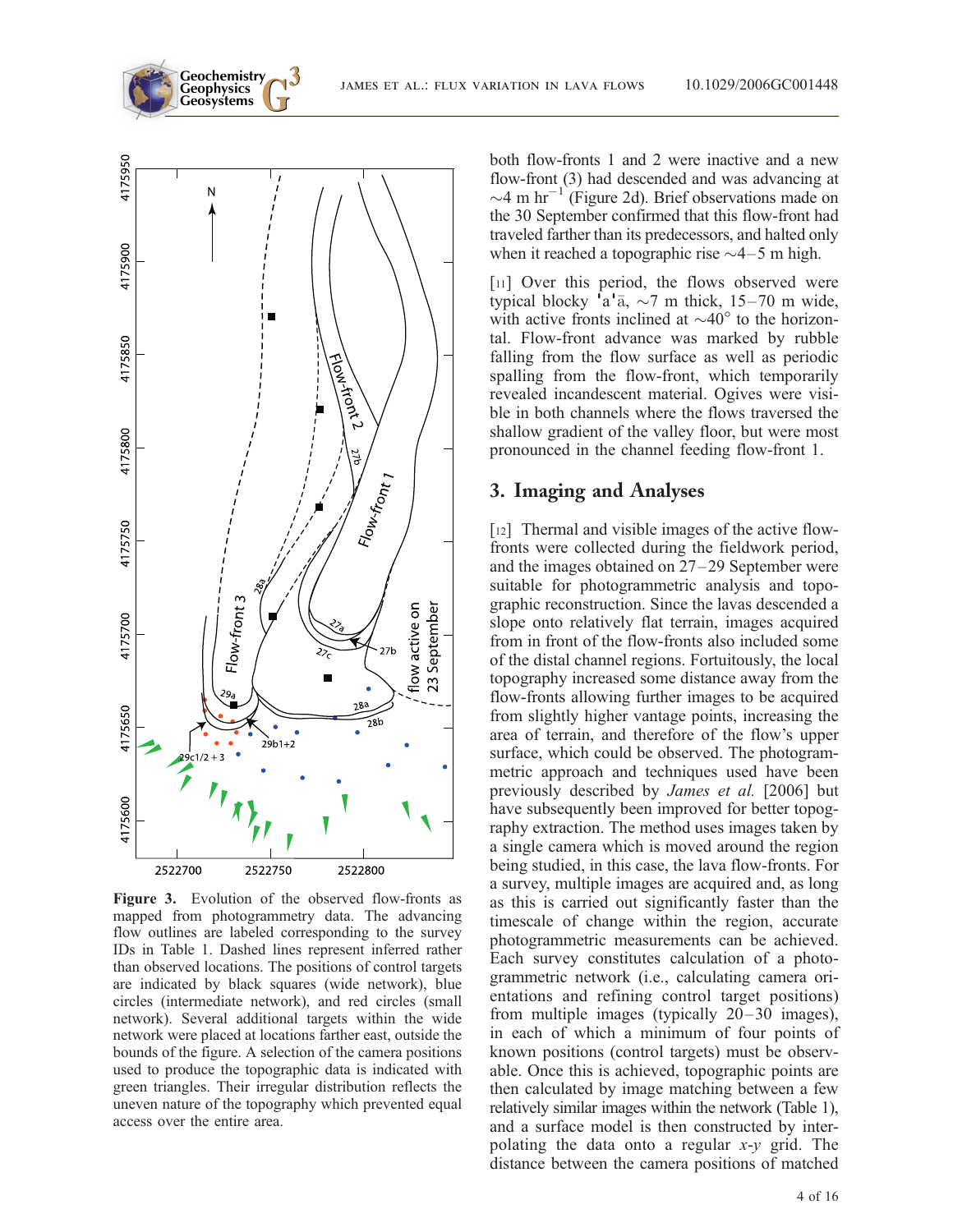| Date       | Survey<br>ID    | Survey Time<br>(Duration, min) | Images Used<br>for DEM | Flow-Fronts<br>Surveyed | Duration<br>Between Surveys,<br>min |
|------------|-----------------|--------------------------------|------------------------|-------------------------|-------------------------------------|
| 27/09/2004 | 27a             | 12:17(2)                       | 4                      | 1, 2                    |                                     |
|            | 27 <sub>b</sub> | 13:35(6)                       | 4                      | 1, 2                    | 78                                  |
|            |                 |                                |                        |                         | 84                                  |
|            | 27c             | 14:59(3)                       | $\overline{2}$         | $\mathbf{1}$            | 1186                                |
| 28/09/2004 | 28a             | 10:45(10)                      | 6                      | 1, 2                    |                                     |
|            | 28 <sub>b</sub> | 15:10(5)                       | $\overline{4}$         | $\mathbf{1}$            | 265                                 |
|            |                 |                                |                        |                         | 1288                                |
| 29/09/2004 | 29a             | 12:38(2)                       | $\overline{4}$         | $\mathfrak{Z}$          | 40                                  |
|            | 29a2            | 13:18(2)                       | $\overline{2}$         | $\mathfrak{Z}$          |                                     |
|            | 29b1            | 14:58(4)                       | $\overline{2}$         | $\mathfrak{Z}$          | 100                                 |
|            |                 |                                |                        |                         | 5                                   |
|            | 29b2            | 15:03(3)                       | 6                      | $\mathfrak{Z}$          |                                     |
|            | 29c1/2          | 16:01(2)                       | $\overline{2}$         | $\mathfrak{Z}$          | 58                                  |
|            |                 |                                |                        |                         | 15                                  |
|            | 29c3            | 16:16(2)                       | $\overline{2}$         | $\mathfrak{Z}$          |                                     |

Table 1. Details of the Photogrammetric Surveys Carried Out<sup>a</sup>

<sup>a</sup> Survey times are given in local time and quoted for the middle period of the survey. The survey duration was calculated from the timestamps of the first and last image used in each survey. Flow-front numbers and survey IDs correspond to the labeling in Figures 2 and 3.

images is generally between 5 and 20 m, and was dependent on the scene being observed and the practicalities of moving over the local topography.

[13] Visible images were taken using a 6 megapixel digital SLR camera (Canon EOS 300D) with a fixed focal length (28 mm) lens. For long distance images, a 50 mm lens was also employed. The imaging geometry of the camera and lenses had been precalibrated in the laboratory for photogrammetric use. Calibration confirmed that the photogrammetric imaging geometry of the camera was sufficiently well understood to deliver 3-D coordinates with a precision of better than 1:60,000, a ratio representing the calculated 3-D point precision with respect to the overall spatial extent of the photogrammetric coverage. In order to maintain the calibration, the mechanical focus adjustment of the lens was locked to provide sharp images over  $a \sim 5$  m to infinity range at a lens aperture of f/11.

[14] Spatial control for the photogrammetric network was provided by aluminum foil control targets. Three control networks were deployed sequentially as the flows advanced; an initial wide network of flat targets,  $\sim$ 40 cm across (spanning distances of up to  $\sim$  200 m and originally designed to support potential helicopter-borne imaging), a intermediate network comprising foil-wrapped rocks on local topographic highs (spanning dis-

tances of up to  $\sim$ 100 m), and the smallest network comprising foil balls, approximately 4 cm in diameter (spanning distances of up to  $\sim$ 30 m). All targets were deployed on static ground and once their positions had been measured they were deemed to be in fixed positions. The wide and intermediate networks were used on 27 and 28 September for imaging flow-fronts at distances of up to  $\sim$ 100 m. For increased accuracy when imaging over shorter distances ( $\sim$ 30–50 m), these networks were augmented by the smallest network on 29 September.

[15] Target coordinates were obtained using GPS (a ProMarkX receiver, logging for a minimum of 15 min at each site) with additionally, for the two smaller networks, target-to-target distances measured with a tape measure. Tape-measured distances between targets were deemed accurate to  $\pm 10-$ 20 mm depending on the line length. With both types of geometric constraint being incorporated into the photogrammetric projects, local accuracy and overall georeferencing could be achieved. However, in this work, only relative registration of the topographic data was required, consequently absolute referencing accuracy has not been assessed. Point precisions were centimetric in regions close to the camera, increasing to decimetric over the longer distances used. These precisions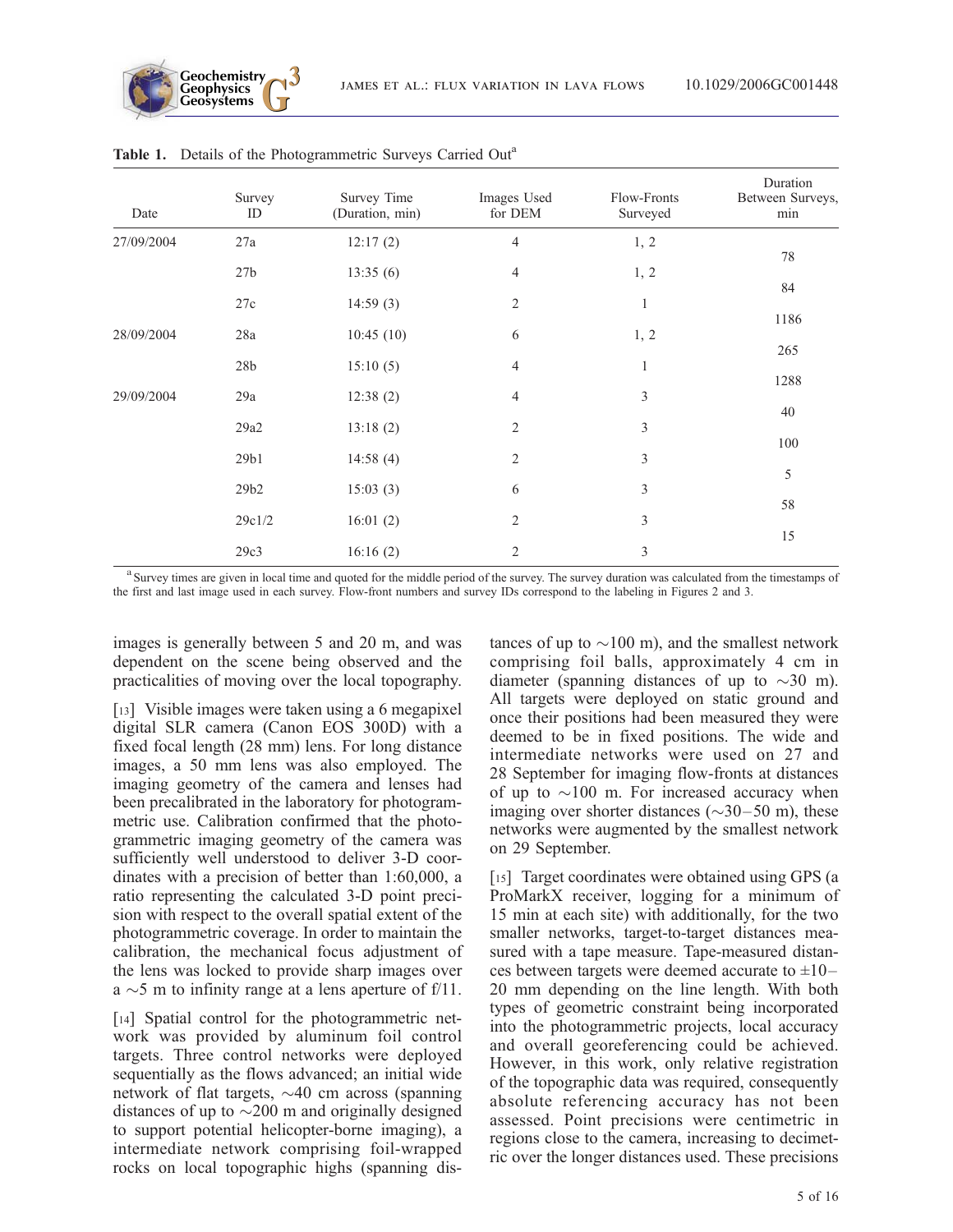

are significantly lower than those achievable under optimal conditions and in the laboratory, but reflect some of the difficulties in rapidly producing extended networks under field conditions.

[16] Topographic data were obtained by using an iterative feature-based image patch matching routine [Papadaki, 2002] within the photogrammetric software (VMS (http://www.geomsoft.com), Robson & Shortis). The photogrammetric output is in the form of a point cloud (a 3-D distribution of





d 1690 1685 1680  $0.5$ 1.0  $1.5$  $2.0$  $2.5$  $\Omega$  $3.0$ Vertical change (m)

points) representing the positions of distinct features detected in the images. Outliers are initially removed by rejecting all 3-D points with vertical precisions >0.5 m. Any remaining outliers (resulting from incorrectly matched points) were easily observed and manually removed within an appropriate viewer. Point clouds are then interpolated into a regular x-y grid to form a digital elevation model (DEM) for volumetric analysis. Two examples of such surface reconstructions are shown in Figure 4, an overview, covering the majority of the area imaged (Figure 4a), and a second, higher resolution reconstruction (interpolated onto a 20 cm grid) covering a single flow-front (Figure 4d) for flux calculation. In Figure 4d, the flow-front topography is shaded by the magnitude of change since the previous survey. The sum of these changes was used to calculate flux, with regions of negative change being generally negligible. Figure 4d shows a typical area (30  $\times$  40 m) reconstructed for flowfront flux calculations on 29 September, when the flow-front was relatively localized (Figure 3). Wider regions (up to  $\sim$  70 m across) were used for 27 and 28 September due to the larger flow-fronts active on these days.

[17] Errors in the final surface models arise from three sources, those propagating from individual point matches, systematic errors resulting from

Figure 4. Flow surface reconstructions. (a) An overview (27 September) covering the active channel and flow-front areas. Horizontal ticks are every 50 m, and the vertical scale gives altitude in meters. This overview covers a much wider area than those used to calculate flow-front fluxes (e.g., Figure 4d), and the darker, irregular region toward the western edge of the reconstruction is the vegetation-covered end of the Serra Giannicola Grande (see Figure 2a). The white line indicates the positions of the cross sections given in Figure 4b through surfaces constructed from surveys carried out on the 27 September (Table 1). The three sections (through static ground) illustrate the repeatability of the results. (c) A typical image of flow-front 3 (taken during Survey 29b2 but partially cropped for the figure). Arrows indicate the positions of the control targets (from the small network), and the distance between the two targets with flagged arrows is 21 m. A perspective view of the flow-front model produced in Survey 29c1/2 (with mesh lines at 0.4 m intervals) is given in Figure 4d. Horizontal ticks are every 5 m and the mesh is shaded by height change since Survey 29b2, which had been carried out an hour previously. Note the lobate nature of the height change, illustrating the uneven nature of the flow advance since Survey 29b2 (when the morphology was much like that seen in Figure 4c).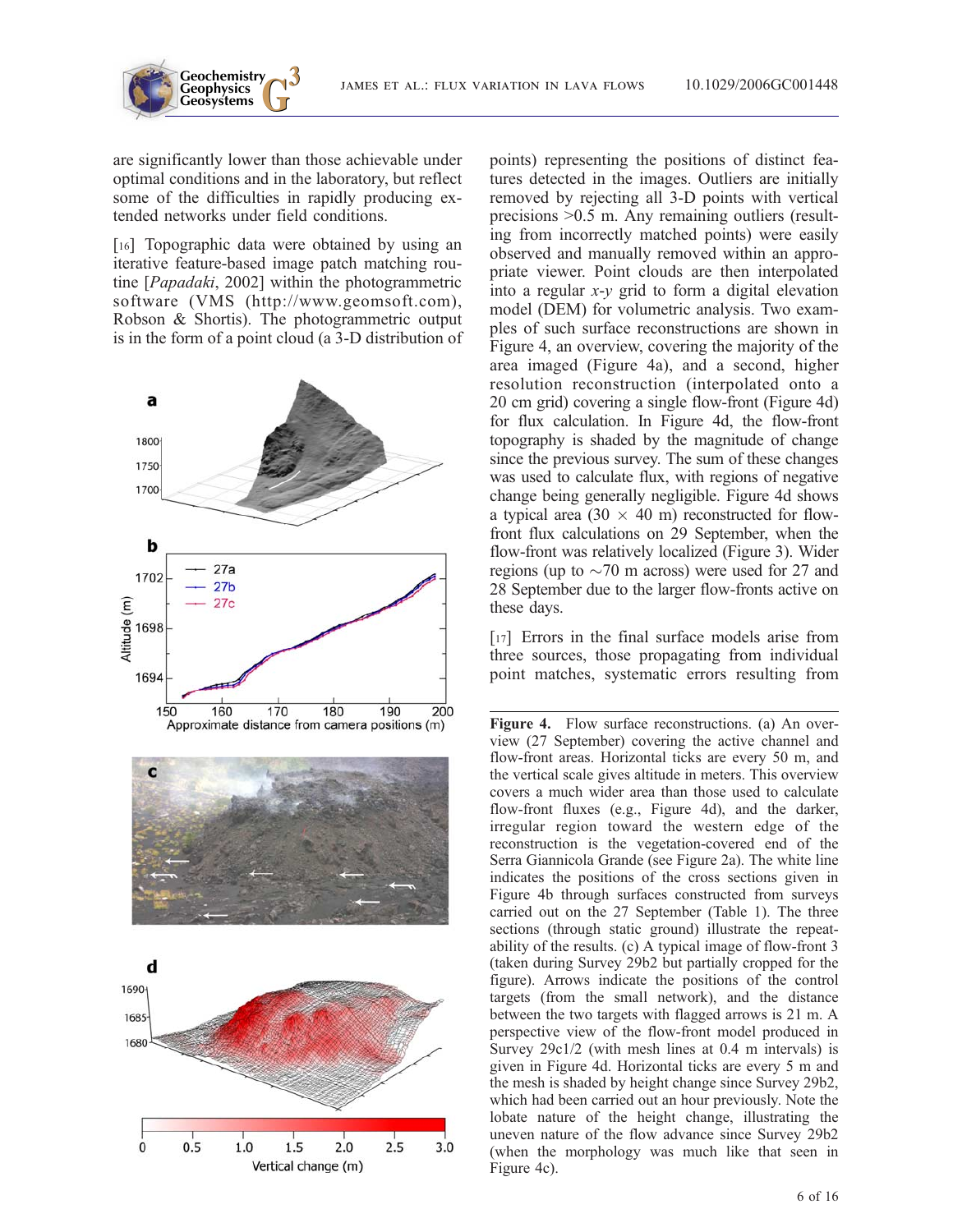

inaccuracies in the relative camera orientations (and also from the camera model, although relative to others, these are negligible) and errors due to interpolation over data-poor areas. Of these, the first two are angular in nature and consequently, DEM accuracy decreases with distance from the camera. Using ground-based imagery for reconstructing surfaces of a braided riverbed, Chandler et al. [2002] were able to produce point precisions of <0.03 m over distances up to 280 m and the resulting DEMs had root mean square errors of <0.05 m. This illustrates the potential of groundbased photogrammetric methods; however, these accuracies were not achieved (nor required) in this work for several reasons.

[18] On Etna, the topography was less favorable (Chandler et al. [2002] were able to observe the river bed from close and steep valley sides); the very oblique views on Etna meant that control targets were at a wide range of distances from the camera and could not be optimized (for size or position) from all camera positions. The advancing flows also obscured and overran targets, so some targets had to be located in places initially away from the flows (although many were lost by 30 September), rather than in optimal positions for photogrammetry. This also meant that a wideangle lens had to be used in order to include both the flows and surrounding control targets within images, effectively decreasing the imaging resolution of the flow areas. In order to assess the repeatability of the surfaces produced, cross sections through DEMs from three surveys on 27 September are shown in Figure 4b. The region of static ground shown was  $\sim$ 150–200 m from the camera positions, and hence >50 m farther away than the flow-fronts. To estimate error in any volumetric change calculated, the average magnitude of the mean offsets between these sections has been calculated and is 0.16 m. Similar analysis for data collected on 29 September from closer positions ( $\sim$ 25 m) shows a mean offset of 0.02 m.

[19] For thermal imaging, a tripod-mounted FLIR S40 was used and, on 27 September, synoptic views of the distal channel region and the active flow-fronts were recorded. Images were collected every second, but data continuity was broken during periods of obscuration by low cloud and heavy rain (during which the instrument was covered). Due to the limited spatial resolution of the thermal camera, thermal images ( $320 \times 240$  pixels) were registered to the topographic data by incorporating a visible image taken from the same

position into the photogrammetry network. The camera azimuth, pitch and roll could then be determined by matching features in the thermal and associated visible image.

[20] A thermal image sequence was used to analyze the flow of lava down a distal channel in order to assess flux and rheological properties. Although the thermal camera has a significantly lower spatial resolution than most standard cameras, the high contrast in thermal images of active 'a'a lavas makes them ideal for monitoring the evolution of flow features. The detection and tracking of change within an image sequence is a common computer vision problem and a Lucas-Kanade ''optical flow'' technique [Horn and Schunck, 1981; Lucas and Kanade, 1981; Davies, 2005] was used to follow motion in image sequences. In this, for each sequential image pair, a displacement map is sought which references the pixels of one image to corresponding areas in the other, in order to minimize pixel intensity changes between the images. This essentially "tracks" intensity values which, for the application here, describes the motion of the flow surface.

### 4. Observations and Flux Measurements

### 4.1. Flux Pulses in Channels

[21] Pulses of lava were observed descending the distal region of the main channel on each day, with up to three being seen over the longest observation period ( $\sim$ 9 hrs). In Figure 5, a sequence of thermal images shows the progression of a pulse through the area of bifurcated channel on 27 September. In Figure 5a, the relatively steady conditions prior to the arrival of the pulse are illustrated. The increasing lava flux associated with a pulse is initially indicated by increasing apparent temperatures and an increase in the lava depth within the channel (Figure 5b, just above the bifurcation). The pulse split as it flowed into the bifurcation (Figure 5c), and the effective increase in channel area slowed the advance of the pulse front. Additional fresh material continued to flow in behind the front, inflating the flow surface (Figure 5d), sufficiently, in the flow-front 2 channel branch, to overtop the levees (Figure 5e). In this channel, as the pulse front traversed a slightly shallower gradient section  $(\sim 20^{\circ}$ , Figures 5f-5h) it was simultaneously growing in height and cascading rubble over the levees, effectively levee-building as it progressed. At  $\sim$ 15:50 (Figure 5h) the pulse approached a steep ( $\sim$ 30 $^{\circ}$ ) section of channel, accelerated rapidly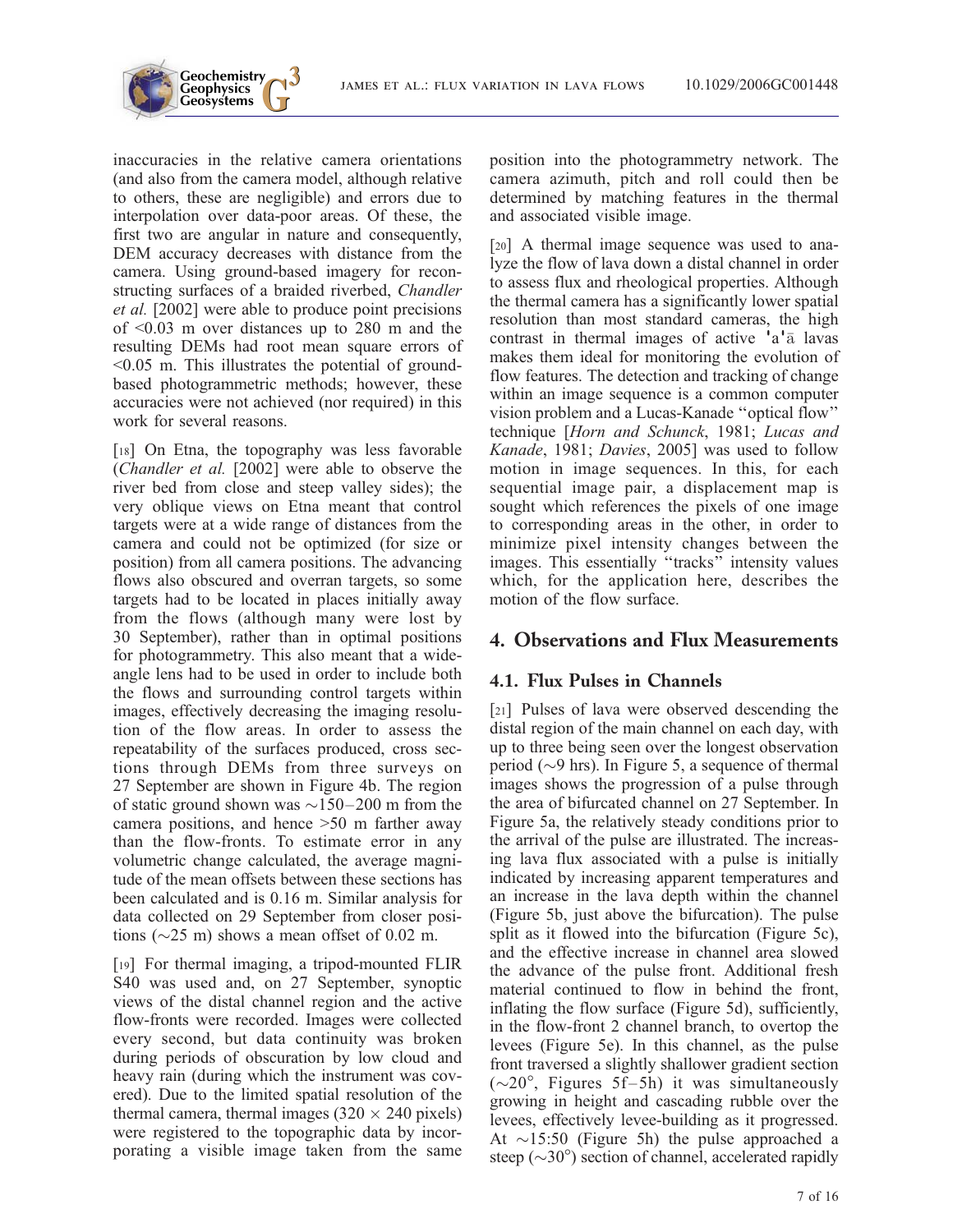**Geochemistry Geophysics**



Figure 5. Thermal images showing the descent of a lava pulse on 27 September. The camera was looking approximately due north, and local times are given in the top right of each panel. For scale, the left-hand channel is approximately 10 m in width (see Figure 3). The two-channel region shown in each panel can be put in context by comparing with the wider view in Figure 2b. The points labeled in Figure 5a correspond to areas where the channel fill level was tracked throughout the thermal sequence (Figure 6b). Arrows in Figures 5b– 5e indicate the position of the pulse front as it enters the bifurcation (Figure 5b) and descends the flow-front 2 channel (Figures 5c-5e). See text for discussion of the pulse sequence illustrated.

and appeared to slump down the remaining channel (Figures 5i–5j). Unfortunately, measurements had to be curtailed (in order to leave the area in daylight) before the effect of this pulse on the flow-front could be observed.

[22] In the channel feeding flow-front 1, overflows did not occur due to the wider and deeper nature of the channel, but variations in channel depth are shown throughout the image sequence (see Figure 6b). It is worth noting that similar distal flux variations were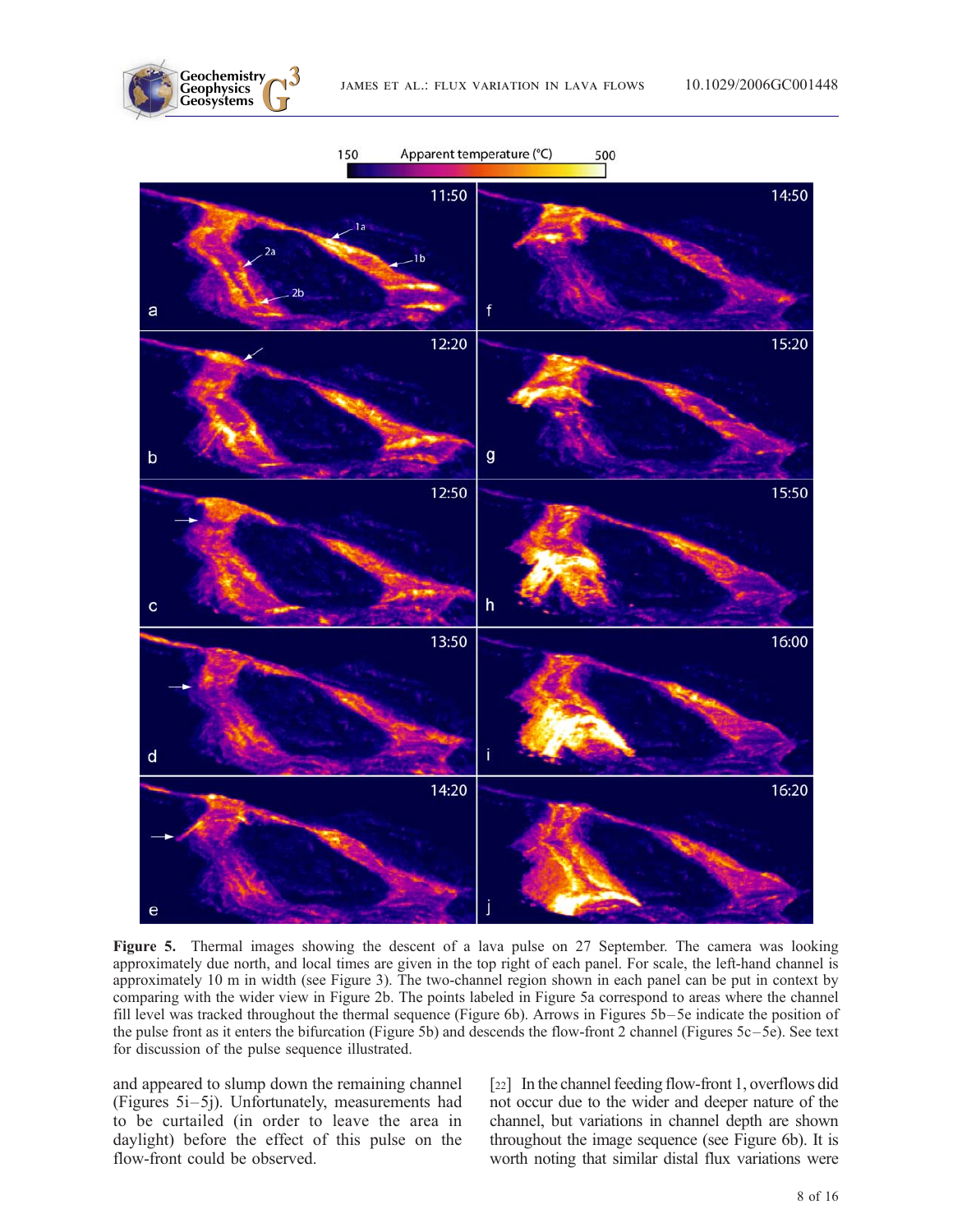

**Geochemistry Geophysics**

Figure 6. Mean volumetric fluxes at flow-fronts and variation of channel fill levels. (a) Calculated flux values between topographic surveys for the three flowfronts monitored. Each black horizontal line gives the flux value calculated between surveys carried out at the times indicated by the start and end positions of the line. The surrounding gray bands show the estimated worstcase error bounds (see text for details). The survey IDs (see Table 1) are marked on the top axis at their appropriate times. Note the large error estimate between surveys 29b1 and 29b2 due to the very short duration between these surveys (5 min, Table 1). (b) Channel fill levels (taken from arbitrary origins) for two points on both channels. The point positions are labeled in Figure 5a, and the data gap around 12:30 results from poor visibility due to cloud. A further data gap in the 2a trace around 15:45 resulted from the point tracked being obscured by the body of the pulse as it passed.

observed during the Pu'u  $\overline{O}$  ' $\overline{O}$ -Kupaianaha eruption on Hawai'i, for which Neal and Decker [1983] describe 40-minute ''surges'' of high volume and high velocity flow which represented fluxes up to an order of magnitude greater than those during ''inter-surge'' periods (lasting 2 to 8 hours). However, the authors are unaware of any detailed published data on the processes involved.

#### 4.2. Flow-Front Fluxes

[23] Eleven surface models were produced of the active flow-front regions observed between 27 and 29 September. Each model was the product of one photogrammetric survey (listed in Table 1), and fluxes were calculated by subtracting the active flow-front regions of successive models. The resulting flux values (of up to 0.35 m<sup>3</sup> s<sup>-1</sup>) are given in Figure 6a, where each thick horizontal line reflect the average flux between two surveys (carried out at the times denoted by the end points of the line). None of the three monitored flow-front regions exhibited a steady evolution. Instead, the data suggest periods of both waxing and waning flux (Figure 6a) with, for example, flow-front 1 advancing at rates between  $0.045$  and  $0.35 \text{ m}^3 \text{ s}^{-1}$ .

[24] In order to verify that these variations are real and not within measurement error, one can consider worst-case scenarios based on the measured mean surface offsets of 0.02 m (at  $\sim$ 25 m from the camera positions) and 0.16 m (at  $\sim$ 175 m from the camera positions). For example, if a survey carried out on 29 September (flow-front 3, e.g., Figure 4d), was susceptible to a systematic vertical error of  $\sim 0.05$  m over a typical flow-front area of  $\sim$ 20  $\times$  30 m, this would represent a volume error of  $\pm 30$  m<sup>3</sup>. Thus, for a flow-front advancing at  $\sim$ 0.2 m<sup>3</sup> s<sup>-1</sup>, surface measurements taken approximately an hour apart would show a volumetric change of 720  $\pm$  30 m<sup>3</sup>, representing a calculated flux error of <5%. In Figure 6a, the width of the gray error bars have been calculated from this approach, using appropriate spatial areas, and vertical offsets of 0.05 m for the relatively close flowfronts observed on 29 September and 0.2 m for the more distant  $(\sim 100 \text{ m})$  flow-fronts observed on the preceding days. For the overnight advance of flowfront 2, the complete region was not fully captured in survey 28a (as demonstrated by the dashed bounding line in Figure 3), so simple geometric extrapolation had to be used between parts of surveys 27c and 28a. This has been accounted for in the error estimate by increasing the potential vertical offset between these particular surfaces to 0.5 m.

[25] Note that the flux measurement made between surveys 29b1 and 29b2 (carried out 5 min apart, Table 1) is associated with significant errors  $(\pm 50\%)$  due to the short duration between the surveys but the calculated flux  $(0.23 \text{ m}^3 \text{ s}^{-1})$  is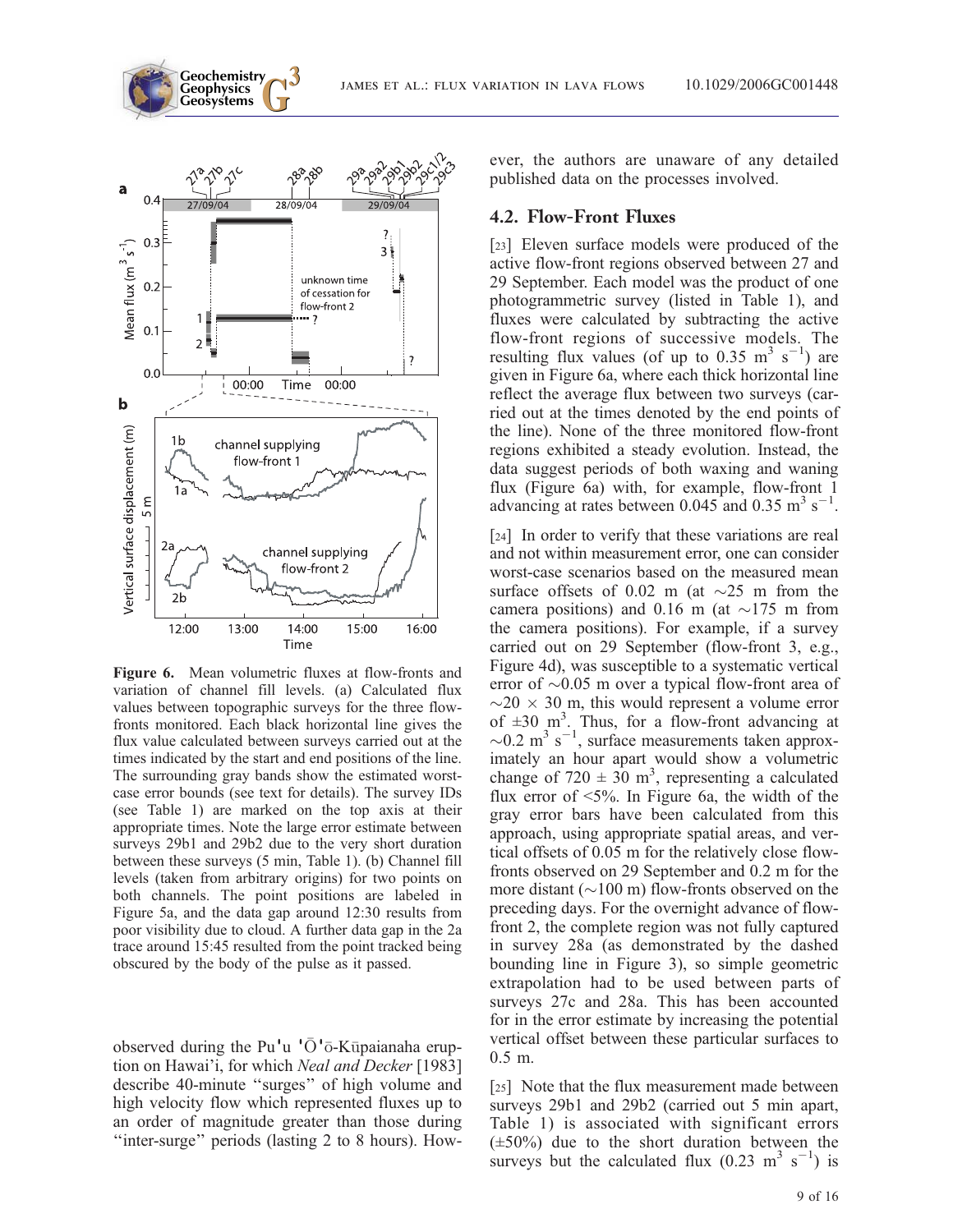

in line with the previous and following flux values  $(0.19$  and  $0.22 \text{ m}^3 \text{ s}^{-1}$ , Figure 6a). Negligible net change was detected between surveys 29c1/2 and 29c3, suggesting that flow-front 3 may have stopped. Although this was the last survey pair carried out, the flow was observed to have continued to advance when visited the next day. Unfortunately, the overnight advance (29–30 September) overran the control targets deployed, so calculation of a final flux value was not possible.



### 4.3. Channel Fluxes and Rheology

[26] For data from 27 September, the average flowfront flux values can be compared with channel fill levels (as a proxy for lava flux) determined from the thermal image sequence (from which excerpts are shown in Figure 5). Figure 6b shows data from two points (labeled in Figure 5a) on the channels feeding both flow-fronts 1 and 2. For flow-front 1, the upstream channel point (1a) indicated height changes of  $\sim$ 5 m and the downstream point (1b) varied by less than 2 m. For the channel feeding flow-front 2, the smaller channel produced larger height changes, with over 7 m occurring as the pulse front passed. On both channels, the distance between the points chosen was  $\sim$ 50 m and, with a lag of approximately 30 min between the upstream and downstream changes, this gives a descent rate of the pulses of  $\sim$ 1.6 m min<sup>-1</sup>.

[27] For the flow-front 2 channel, the favorable viewing geometry allowed the optical flow technique to be applied to a sequence of thermal images collected over a 9-minute period (11:57– 12:06, 27 September) of relatively steady flow (Figure 7). The underlying channel topography (including levees) was constrained by a survey carried out around 3 pm on 28 September (survey 28b, Table 1), under conditions of near complete channel drainage. For the period of the thermal

Figure 7. Channel surface velocities from optical flow. Figure 7a is the first image of the 18-image sequence from which the average optical flow was calculated. The inset shows the region of interest on the flow-front 2 channel, with the calculated lava surface model overlain. In Figure 7b, this lava surface model has been used to orthorectify the thermal data and the overlain flow vectors. For clarity, only a small proportion of the velocity vectors are plotted and the dashed lines represent the channel margins (as determined from the thermal image sequence). The left-hand panel shows topographic cross sections taken perpendicular to the channel obtained from visible images taken on 28 September during a period of channel drainage (note the  $\times 3$  vertical exaggeration). The calculated lava surface is shown in red. In Figure 7c, surface channel velocity profiles taken along sections A, B, and C in Figure 7b are plotted. The channel margin positions as indicated in Figure 7b are given by the circles. Note that projecting the data onto a planar surface (i.e., disregarding the levee topography) exaggerates the horizontal scale in the levee regions. This, in conjunction with any vertical error, is the reason why channel widths suggested by the orthorectified thermal image data appear greater than those in the topographic cross sections.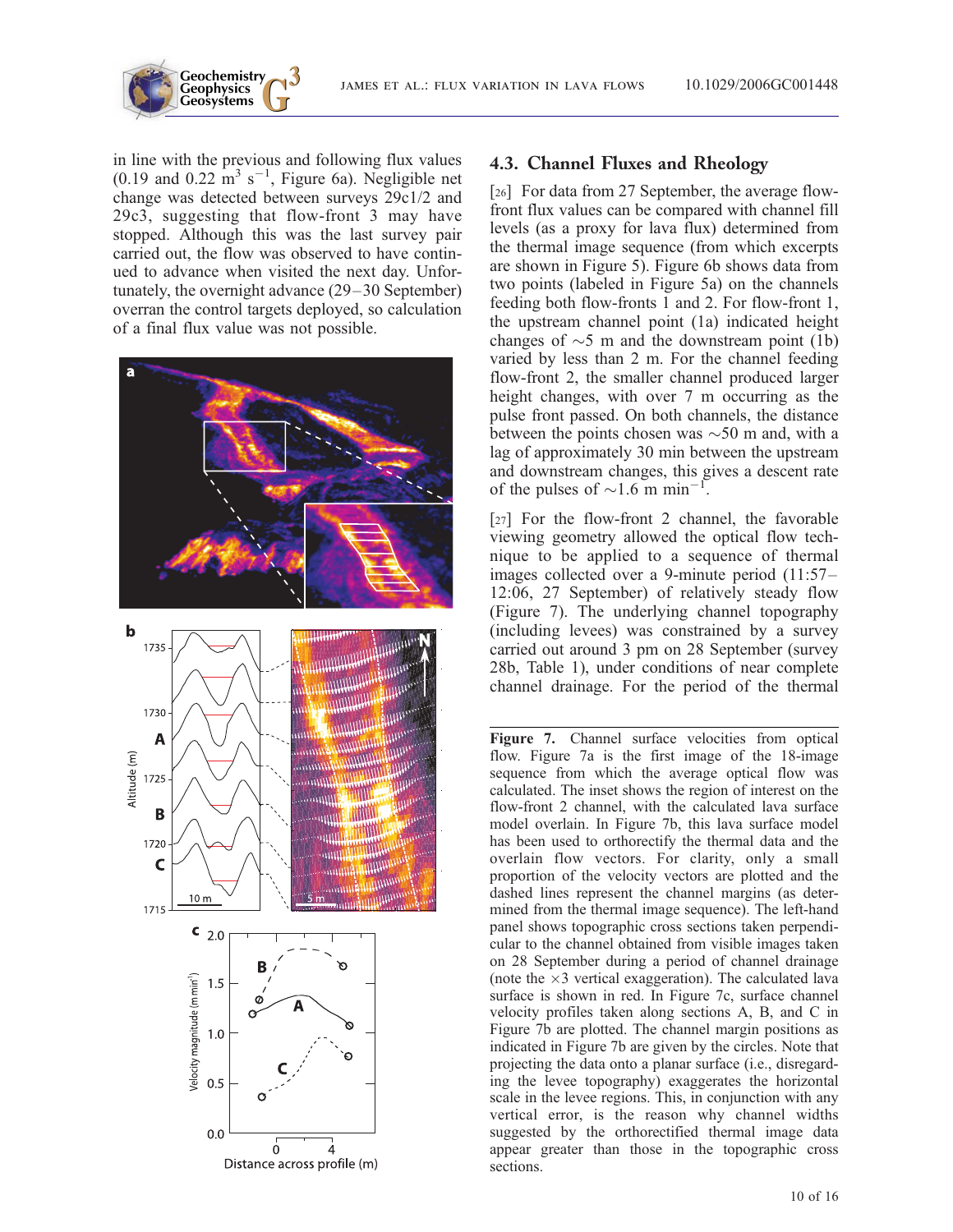

image sequence, the location of the lava surface was determined by reprojecting the image position of the eastern edge of the flow onto the levee topography. With the western channel margin being much less distinct, the flow surface was then defined by planes which passed through the defined points on the eastern flow edge and had dip directions parallel to the channel, i.e., they were horizontal across the channel (Figure 7a, inset).

[28] The average optical flow was calculated from 17 sequential image pairs taken at intervals of 30 s around 12:00, 27 September. The resulting flow vectors (in image space) were then transformed into object space by reprojection onto the modeled flow surface (Figure 7b). In the figure, the edges of the channel are indicated by the regions of elevated apparent temperature, indicative of the channel margin shear disrupting the relatively cool flow surface and exposing hotter, deeper material. Note that velocity vectors of non-negligible magnitude are also present outside of the channel region, suggesting motion of the levees. This is an artifact of optical flow schemes, which use a smoothness constraint (e.g., minimizing the square of the optical flow velocity gradient magnitude [Horn and Schunck, 1981]) to regularize the output displacement field in order to determine a unique optimum solution. A consequence of this is the blurring of velocities into areas of low intensity contrast and here, the channel velocities propagate into the (stationary and lower-contrast) levee areas. This has the effect of the apparent widening of cross-channel velocity profiles and inducing some asymmetry in the profiles, dependent on the image contrast in the levee regions (Figure 7c). Within the channel region, the velocity field has been verified by integrating the individual optical flow results for each image pair in the sequence and observing that, with the exception of at the margins, the displacements produced follow the lava surface motion. Thus, although velocity profiles are distorted toward their edges, and hence are not used further here, velocity magnitudes for the central channel are believed to have been accurately recovered. Imaging the channel more closely (or with the use of a narrower angle lens) would have allowed significantly better velocity profiles to have been calculated because the edge effects would represent a smaller proportion of the channel width.

[29] A rigorous error metric for the velocities is difficult to determine due to the number of different steps involved. However, estimates can be made to illustrate the appropriate magnitudes. For the points used in the channel topography, average coordinate precisions (derived from the photogrammetry) are  $0.07$ ,  $0.45$  and  $0.07$  m in  $X$ , Y and Z, respectively. The disproportionately large value in the Y direction is due to the optical axes for the images used being close to that direction. Observing slopes inclined by up to  $34^\circ$  along the Y direction could increase the error in the local Z values determined by 0.3 m. Hence a conservative error of 0.5 m in height could be used to incorporate uncertainties in the initial topography and the position of the lava surface.

[30] In order to estimate error in the movement vectors computed using optical flow for the channel region, the magnitude of vectors generated in areas of the image where the surface is stationary can be considered. In making this analysis, areas of similar contrast variation to those of interest should be used. Within the sequence investigated, the only such areas are the relatively small areas of warm levee observed. For 100 ''zero-velocity'' vectors in the stationary levee area, the root mean square of the displacement magnitudes was 0.02 pixels. In the channel regions, at the relevant distances and angles, the thermal image pixels reprojected onto the topography have footprints between 0.9 and 1.3 m in the down-channel direction. Hence a 0.02 pixel error represents  $\sim$ 0.02 m on the surface and, with images taken at 30 s intervals, this implies a  $0.04 \text{ m min}^{-1}$  error magnitude in velocities from the optical flow process. This increases to  $0.05$  m min<sup>-1</sup> if an estimated uncertainty of  $\pm 5^{\circ}$  in the local slope is included.

[31] Given a number of assumptions, the flow velocity results can be used to estimate lava flux and rheological properties. For the simplest approach the lava is assumed to be Newtonian fluid, unimpeded by any surface crust, and flowing in a wide channel of rectangular cross section. For steady flow and a flow depth perpendicular to the flow surface, h, the Newtonian viscosity,  $\eta_N$ , can be calculated from the maximum surface velocity,  $v_{\text{max}}$ , by

$$
\eta_{\rm N} = \frac{\rho g \sin \alpha}{2v_{\rm max}} h^2 \;, \tag{1}
$$

where  $\rho$ ,  $\alpha$  and g are the fluid density, channel slope and gravitational acceleration, respectively [*Dragoni et al.*, 1995]. Flux,  $Q_N$ , is given by

$$
Q_{\rm N} = \frac{2}{3} v_{\rm max} h w, \qquad (2)
$$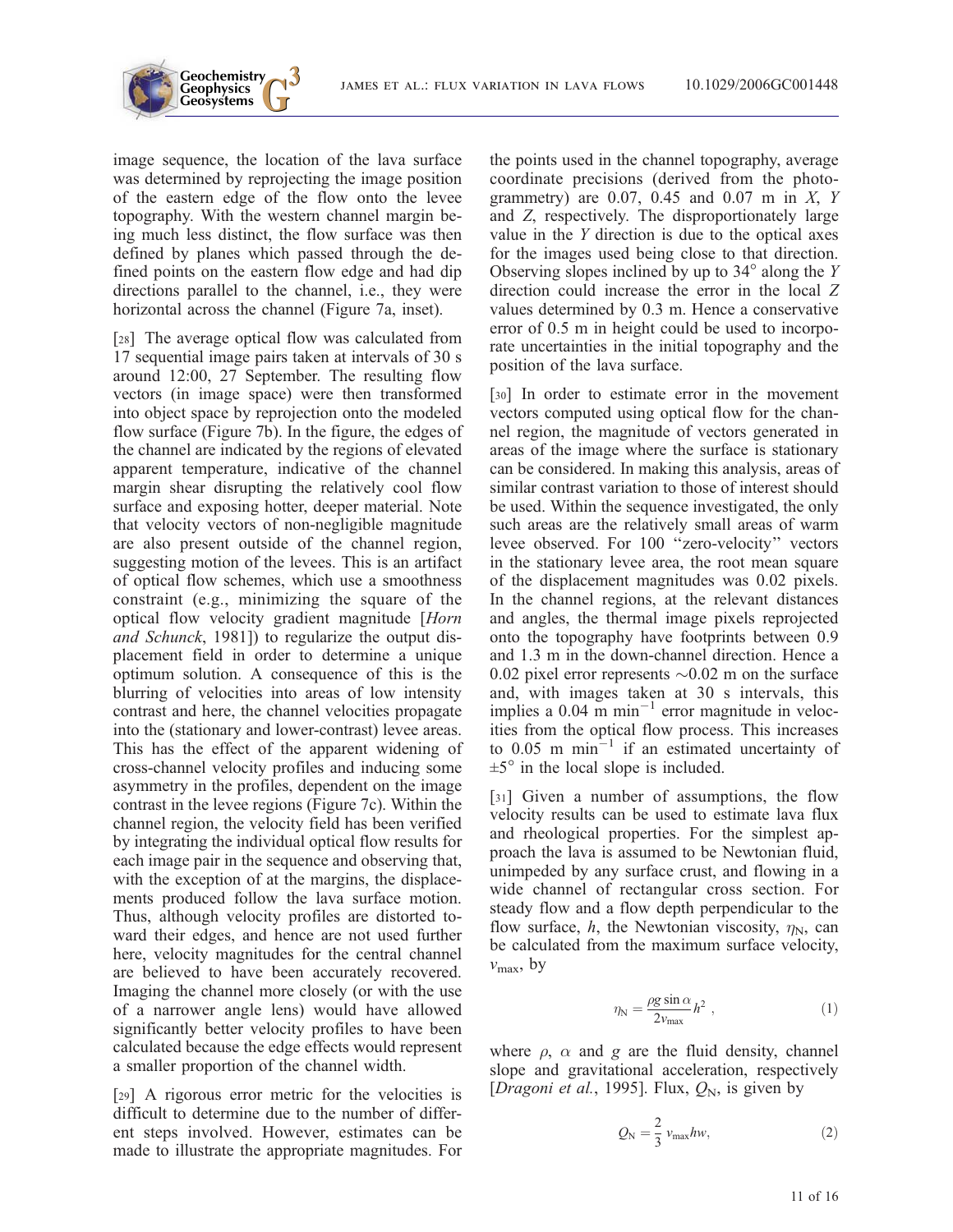

| Cross Section <sup>a</sup>                                                                                         |                        |                                                                                                             |  |
|--------------------------------------------------------------------------------------------------------------------|------------------------|-------------------------------------------------------------------------------------------------------------|--|
| A                                                                                                                  | B                      | C                                                                                                           |  |
| 34                                                                                                                 | 33                     | 22                                                                                                          |  |
| 1.2                                                                                                                | 1.5                    | 0.9                                                                                                         |  |
| 2.1                                                                                                                | 0.8                    | 1.1                                                                                                         |  |
| 6.5                                                                                                                | 4.5                    | 6.0                                                                                                         |  |
| Newtonian Model                                                                                                    |                        |                                                                                                             |  |
| $1.0 \{0.6 - 1.6\}$                                                                                                | $0.12 \{0.02 - 0.30\}$ | $0.30 \{0.09 - 0.66\}$                                                                                      |  |
| $0.21 \{0.16 - 0.25\}$                                                                                             | $0.08 \{0.03 - 0.12\}$ | $0.07 \{0.04 - 0.09\}$                                                                                      |  |
| Bingham Model                                                                                                      |                        |                                                                                                             |  |
| Shear strength, $K$ , k Pa<br>Bingham viscosity, $\eta_B$ , k Pa s<br>Flux, $Q_B$ , m <sup>3</sup> s <sup>-1</sup> |                        |                                                                                                             |  |
| $2.9^{\circ} \{0.001^{\circ} - 53\}$                                                                               |                        |                                                                                                             |  |
|                                                                                                                    |                        |                                                                                                             |  |
|                                                                                                                    |                        | $7.8^{\circ}$ {6.3-13}<br>$0.11^{\circ}$ {0.08 <sup>d</sup> -0.17} $0.10^{\circ}$ {0.08 <sup>d</sup> -0.14} |  |

Table 2. Rheological Parameters and Flux Values Calculated From the Topographic and Velocity Cross Sections<sup>a</sup>

<sup>a</sup> As labeled in Figure 4b.

bValues in curly brackets give the upper and lower bounds, calculated by varying h and  $v_{\text{max}}$  (see text).

 $\text{c}^{\text{c}}$  The average of two valid solutions from equation (3).

<sup>d</sup>No valid lower-bound solution exists for an error in h of 0.5 m. This solution was calculated for an error of 0.25 m.

where  $w$ , is the channel width. In Table 2, flux values have been calculated for three channel cross sections (A, B and C in Figure 7b), assuming constant values of  $\rho = 2000 \text{ kg m}^{-3}$  and  $g = 9.8 \text{ m}$  $s^{-2}$ . The sensitivity of the results to errors in velocity and flow depth has been illustrated by providing minima and maxima bounds determined by 0.05 m min<sup>-1</sup> and  $\pm$ 0.5 m variations in velocity and flow depth, respectively. The results from sections B and C are in good agreement (0.08 and  $0.07 \text{ m}^3 \text{ s}^{-1}$ ), but differ considerably from those obtained from section A  $(0.21 \text{ m}^3 \text{ s}^{-1})$  and an examination of the data indicates an apparent inconsistency. Comparison of the data from A and B indicates that, for a similar gradient, lava in the deeper channel section (A) was flowing slower than in the shallower one (B). Only in the case of significant changes in rheology, channel geometry or lava density could this be possible for steady flow under equilibrium conditions. A more likely alternative is that at A, the flow was not at equilibrium and was accelerating due the recent increase in the gradient, a case for which equation (1) is not valid. Hence results from section A should be treated with caution.

[32] However, lavas have been previously shown to be non-Newtonian in their behavior, and are often represented as Bingham fluids [Robson, 1967; Hulme, 1974; Pinkerton and Sparks, 1978]. Bingham models have been derived and discussed in detail elsewhere [Johnson, 1970; Dragoni et al., 1986, 1992], so we reproduce rather than rederive the relevant equations here.

[33] For a wide rectangular channel the maximum flow velocity, at which the plug-flow region travels, is

$$
v_{\text{max}} = \frac{1}{2\eta_{\text{B}}} \left( h^2 \rho g \sin \alpha + \frac{K^2}{\rho g \sin \alpha} - 2hK \right), \tag{3}
$$

where  $\eta_B$  is the Bingham viscosity and K is the shear strength. The thickness of the plug region,  $T_c$ , is given by

$$
T_c = \frac{K}{\rho g \sin \alpha}.
$$
 (4)

[34] Equation (3) is usually employed to find the Bingham viscosity, using measurements of the maximum flow velocity and independent measurements of shear strength [Lipman and Banks, 1987]. Here, we can use two sets of velocity, slope and height measurements to simultaneously ascertain  $\eta_B$  and K. With K to the second power in equation (3), each pair of measurement sets provides two potential solutions of K and  $\eta_B$  but, in order for a solution to be valid, it must also satisfy the constraint that the plug depth is smaller than the flow thickness  $(T_c \leq h)$ . So, from equation (4), solutions not satisfying

$$
K < h\rho g \sin \alpha \tag{5}
$$

can be discarded. For valid values of K and  $\eta_B$ , the Bingham fluid flux is given by

$$
Q_{\rm B} = \frac{w}{6\eta_{\rm B}} \left( 2h^3 \rho g \sin \alpha + \frac{K^3}{\rho^2 g^2 \sin^2 \alpha} - 3Kh^2 \right). \tag{6}
$$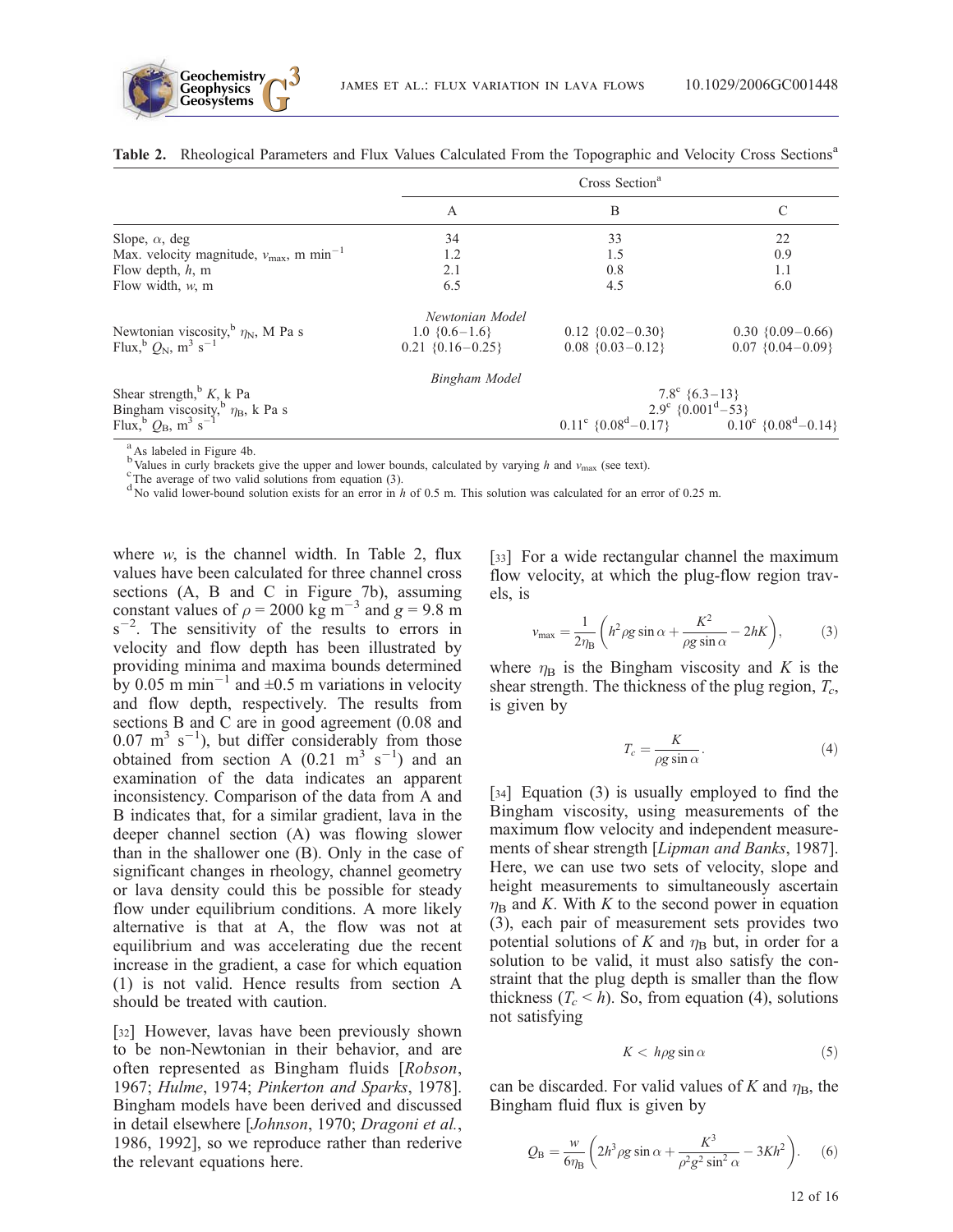

[35] Three measurement sets have been obtained from the cross sections A, B and C. However, due to the belief that at A, the flow is not in equilibrium,  $\eta_B$  and K are calculated from measurements at sections B and C only (Table 2). Note that volume conservation is not invoked in solving equation (3), so independent flux measurements for both sections can be made using the rheological parameters determined and these are similar to the values determined using the Newtonian model  $(0.11 \text{ and } 0.10 \text{ m}^3 \text{ s}^{-1}).$ 

[36] For the channel feeding flow-front 1, the highly oblique imaging geometry of the upper channel areas combined with extended range (Figure 5) can be expected to produce a relatively inaccurate reprojection of the optical flow vectors onto the 3-D surface model. Hence velocities have not been calculated by this method; however, the undulose topography of the ogives in the lower areas of the channel has allowed an alternative topographic measurement of velocity. The multiple local horizons produced (when observed at a shallow angle from the flow-front viewing position) make the ogive crests readily distinguishable in the topographic data (Figure 8). Individual crests can then be tracked between surveys using the thermal image sequences.

[37] Surveys 27a and 27b reconstructed the most ogives during the survey period, and the average descent of their crests gives a flow velocity of  $0.19$  m min<sup>-1</sup>. With an average channel width (from the photogrammetric data) of 19 m and an estimated flow depth of 3 m (the channel was never observed in a fully drained state), equation (2) gives a flux of  $0.12 \text{ m}^3 \text{ s}^{-1}$ . If variations and uncertainties in the lava depth are estimated to be covered by a range between 2 and 4 m, the corresponding calculated fluxes would be 0.08–  $0.16 \text{ m}^3 \text{ s}^{-1}$ , similar to the values calculated for the flow-front 2 channel (Table 2).

### 5. Discussion

[38] Close-range photogrammetry and computer vision are established fields but the authors are not aware of previous application of the techniques for the measurement of lava flux. Consequently, although most of the data collection problems encountered are well known (e.g., occlusion by local topography or condensing gases) several specific analysis issues encountered are worth highlighting.



Figure 8. Down-flow sections through the flow-front 1 channel, 27 September. Black line segments represent topography from survey 27a (12:17, Table 1), gray segments are from survey 27b (78 min later), and the dashed line shows an estimate of the underlying topography. Line segments are only shown for regions visible from the camera positions (i.e., there are no interpolated regions); ''missing'' segments are unobserved due to the oblique viewing geometry and the undulose nature of the flow surface. The observed regions represent the leading faces and crests of ogives; hence their changing position (tracked in thermal image sequences and shown by the arrows) can be used to estimate flow velocity.

[39] For the  $'a'$ a flow-fronts observed on Etna, with advance rates of a few meters per hour, small scale local changes (e.g., spalling, a block falling or moving suddenly) were sufficiently frequent to influence DEM generation from images. Despite multiple images being usually taken in rapid succession, subtle surface changes often resulted in patches of unmatchable image texture between nonsequentially acquired image pairs. Thus, while all relevant images could be utilized within a photogrammetric bundle adjustment solution, in order to provide a common set of camera orientations, image matching for topographic data extraction was often carried out with sequential image pairs.

[40] In some cases, problems were also introduced because of the presence of overhanging blocks. Although such blocks were accurately depicted within point cloud data, overhanging surfaces cannot be represented by the standard interpolation of height (*Z*) values used in mainstream digital terrain modeling software. A more sophisticated surface reconstruction approach could have been employed (for example, Marching Cubes [Lorensen and Cline, 1987]), but in view of the simplicity of height interpolation, its ease for volumetric analysis and the relative infrequency of overhanging surfaces, Z-interpolation was used. Consequently,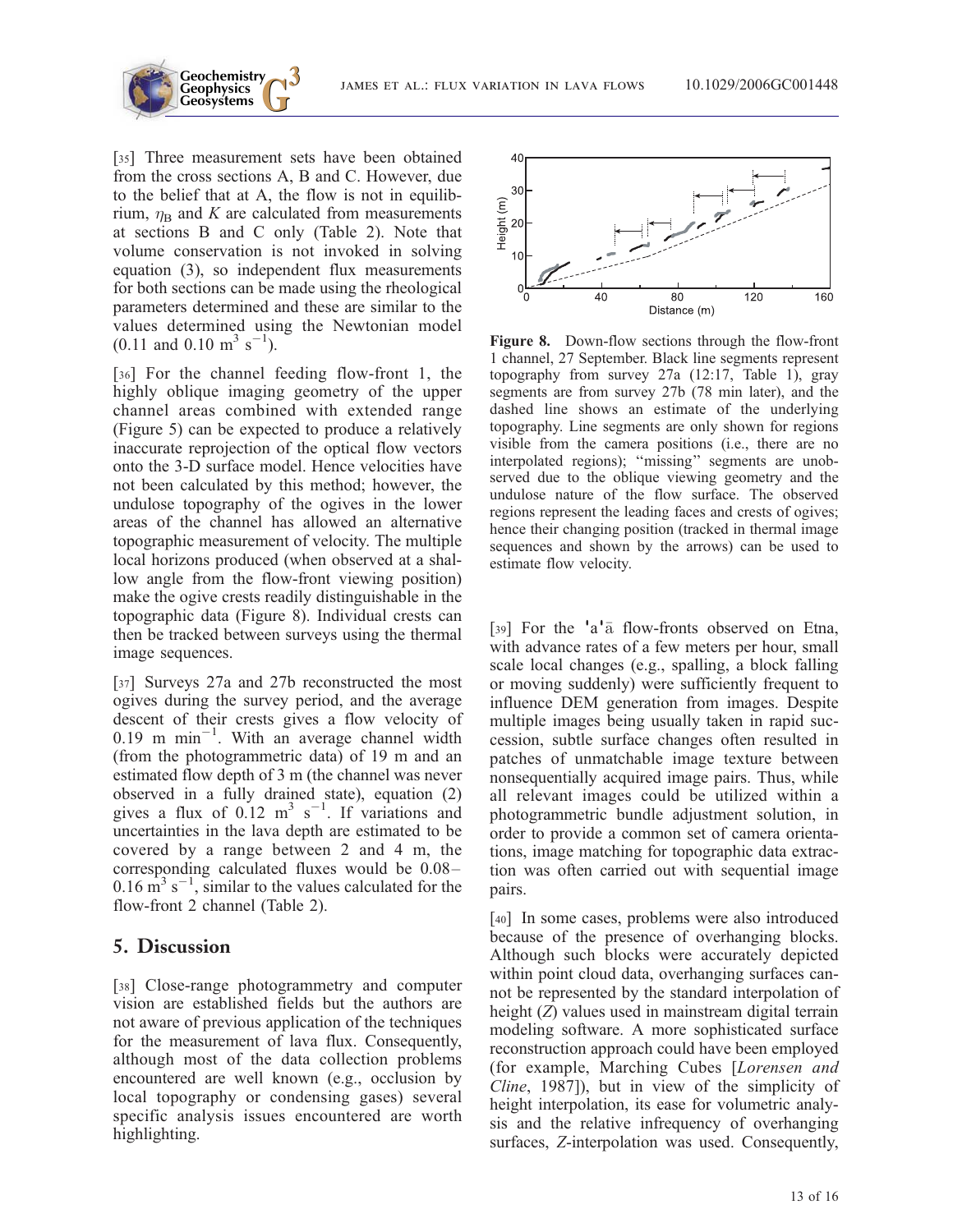JAMES ET AL.: FLUX VARIATION IN LAVA FLOWS 10.1029/2006GC001448



''overhung'' data points were manually removed from point clouds before interpolation.

# 5.1. Lava Fluxes and Rheology

[41] The lava flux feeding individual flow-front regions has been measured by three independent techniques; topographic change at the flow-fronts, thermal-intensity-derived channel velocities (using optical flow) and topography-derived channel velocities (ogive velocities). Topographic changes of the flow-fronts provide averaged fluxes for the fronts over timescales of hours, with values recorded between 0.35 and  $\leq 0.05$  m<sup>3</sup> s<sup>-1</sup>. For the two active flow-fronts on 27 September, the total flux is <0.5  $\text{m}^3$  s<sup>-1</sup> which is considerably lower than the average effusion rate for the 2004–2005 eruption  $(3 \text{ m}^3 \text{ s}^{-1}$  [*Burton et al.*, 2005]). Furthermore, our own observations of near-vent fluxes (on 24 September) suggest that effusion rates for this channel during the period of fieldwork may have been as high as  $4-5$  m<sup>3</sup> s<sup>-1</sup>, giving a large difference between the volumetric fluxes observed at the vent and at the flow-fronts.

[42] For the 'a'a flows from Mauna Loa in 1984, similar differences were noted with volumetric fluxes of 3.5–5  $\times$  10<sup>6</sup> m<sup>3</sup> hr<sup>-1</sup> measured at the vent, having decreased by more than an order of magnitude when measured 15 km down-channel [Lipman and Banks, 1987; Moore, 1987]. This decrease was attributed to volatile loss and was accompanied by a several-fold, down-flow increase in lava density (values ranged from  $\sim$ 300 to 2600 kg  $m^{-3}$  in samples collected between the vent and 16 km down-flow [Lipman and Banks, 1987]). The same degassing process will also be a factor at Etna but to a lesser degree, and it is possible that other unmeasured flow-fronts were simultaneously active (such as the one shown in Figure 2d, 29 September). It is also likely that mass loss occurred gradually along the channel by leveebuilding and overtopping. Hence we attribute these flux differences dominantly to steady down-channel mass-loss from the channel and to degassing.

[43] In this work, the optical flow method was applied to only a small number of channel images, and the results used to determine rheological parameters and channel flux. However, with the images used taken at a viewing distance of  $\sim$ 200 m and the channel covering only a relatively small number of pixels, there are undesirable geometric uncertainties and the optical flow process deteriorates at the channel margins. Hence, although the value of lava shear strength obtained is in line with previous work on Etna [Pinkerton and Sparks, 1978], the Bingham viscosity value determined is associated with significant error. With the narrow range of strain rates occurring, these measurement uncertainties must be reduced in order to increase the accuracy of the rheological calculations. However, this can be achieved by imaging closer to the appropriate flow region, which would also allow full velocity profiles to be accurately measured and hence employed within the rheological and flux modeling. Furthermore, by simultaneously obtaining stereo visible imagery from which a continuously updated lava surface model could be determined, these parameters could be monitored through time in a manner similar to the channel level (Figure 6b) and this is a goal of future work.

# 5.2. Flux Variations

[44] The origin of the flux variations observed in the distal flow regions cannot be precisely determined because it was impossible to simultaneously monitor the entire length of the active channel during the 2004–2005 eruption. However, three types of processes can be considered: (1) periodic channel processes, such as up-flow levee breaching, or damming of the channel by levee collapse; (2) subsurface processes, which result in variation of effusion rate at the vent; and (3) persistent channel processes, such as inherent flow instabilities. As a periodic channel process, levee breaching is a possible cause of rapid decreases in measured flux, but not for relatively sudden increases in flux, such as pulses. Lava pulses can be generated by temporary damming of channels (e.g., by parts of collapsing levee walls [Guest et al., 1987; Bailey et al., 2006]), although this was not observed during time spent in the proximal regions. Thus, in this particular case, it is not thought that periodic channel processes represent the driving mechanism for the distal flux variations measured.

[45] Observations of the lava surface height made near the vent  $(\sim 200 \text{ m}$  down flow of the effusive bocca, 24 September) revealed changes of up to  $\sim$ 0.5 m over timescales of  $\sim$ 30 min. These changes were very gradual and were thought to directly reflect variation of the effusion rate in a manner similar to those observed at Etna in 2001 by Bailey et al. [2006]. For a simple estimate of the lava volumes involved (neglecting evolving flow profiles and unknown subsurface channel geometry), using a maximum velocity of  $\sim$ 1 m s<sup>-1</sup> and channel width of  $\sim$ 2 m, then an increase in flow depth of 0.5 m every alternate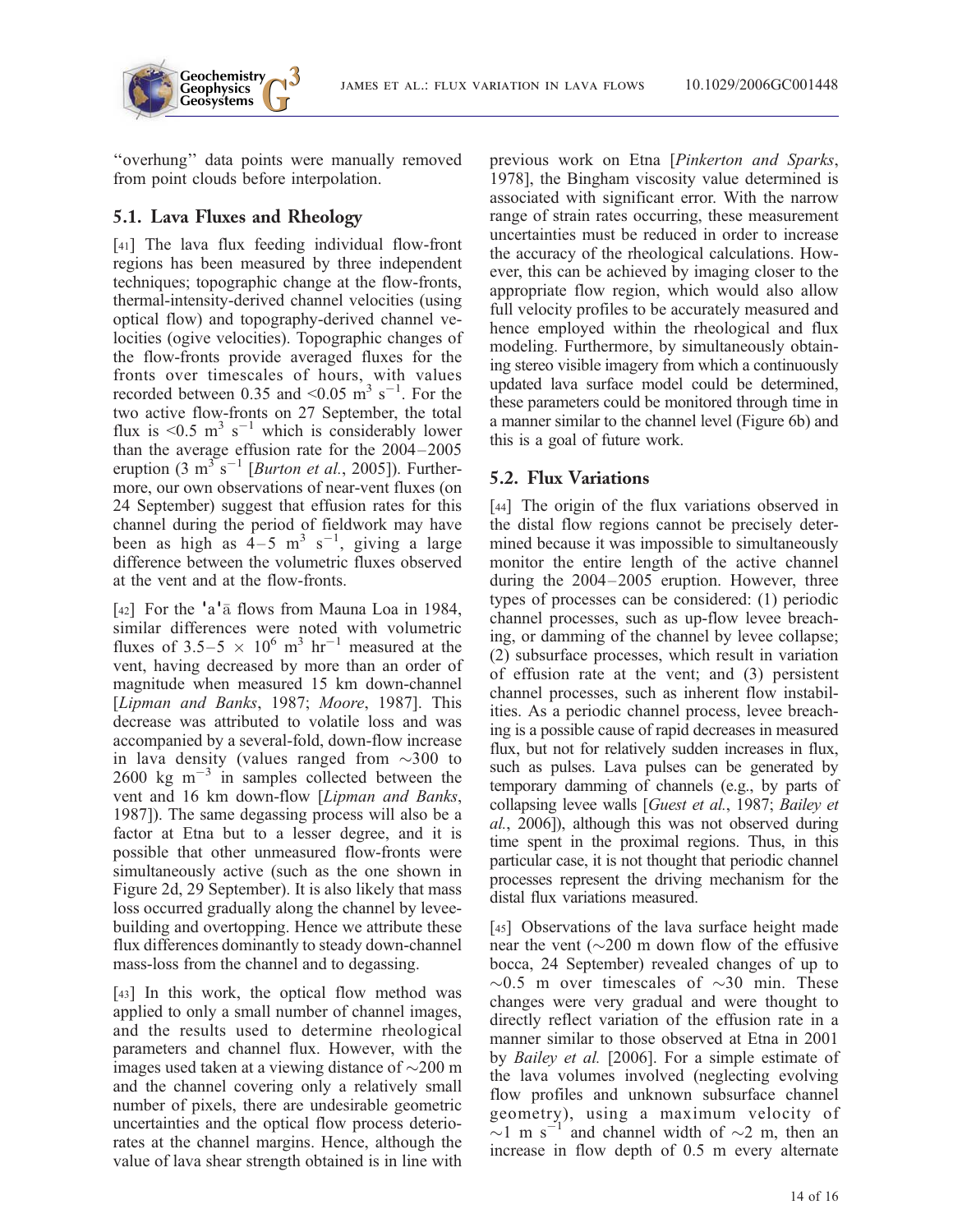JAMES ET AL.: FLUX VARIATION IN LAVA FLOWS 10.1029/2006GC001448

15 min will represent an additional, ''excess'' flux of  $\sim$ 1200 m<sup>3</sup> hr<sup>-1</sup>.

**Geochemistry Geophysics**

[46] In the distal region, the angle and distance to the main channel (up-slope of the bifurcation) prevented photogrammetric measurement of pulses, so approximations of the dimensions involved have been used in the absence of survey data. Assuming a channel width of  $\sim$ 10 m, a pulse length and height of  $\sim$ 15  $\times$  5 m, respectively, and a roughly triangular down-flow profile (see Figure 2c) gives a volume of  $\sim$ 380 m<sup>3</sup>. Occurring on the 2–4 hour timescale observed of the pulse events in the distal channel region, this represents an average "pulse" flux of  $\sim$ 130 m<sup>3</sup> hr<sup>-1</sup>. This is approximately an order of magnitude smaller than the ''excess'' flux calculated for the near-vent region, a ratio which is in agreement with that calculated between the average fluxes at the vent and distal regions, as discussed in the previous section. Thus the distal pulses observed could reflect near-vent fluctuations (possibly resulting from changes in effusion rate), but a mechanism for effectively coalescing these fluctuations as they travel down-channel would have to be invoked.

[47] Persistent channel processes such as inherent flow instabilities represent such a possible process. A scenario can be envisaged in which periods of increased flux generate portions of deeper channel flow which advance more rapidly and cool slower than material erupted during periods of shallower flow. Hence larger pulses could catch up and ''collect'' smaller pulses as they descend. Kinematic wave models of flows [Baloga and Pieri, 1986; Baloga, 1987] have shown how the evidence of effusive behavior at one time period can be overrun and buried by subsequent effusive behavior. This modeling approach could be used to investigate fluxes, flux changes and the effect of nonlinear rheologies on the generation of pulses in distal regions, but further investigation is left to future work.

[48] It is interesting to consider if the unsteady flow can be correlated to the production of the observed ogives, which appeared to start where the gradient decreased and the channel widened, supporting the importance of compressive forces in their formation. For a typical ogive in the flowfront 1 channel, with a channel width of  $\sim$ 19 m, an along-channel distance of  $\sim$ 5 m and excess height of 2 m, excess volume is  $\sim$  200 m<sup>3</sup>. With any distal pulse split at the channel bifurcation, this is inline with one channel's portion of a  $380 \text{ m}^3$  pulse. Hence it could be suggested that the ogives may have formed as the remnants of pulses, rather than by compressive terminal processes alone. However, with the ogives moving at  $\sim 0.2$  m s<sup>-1</sup>, and separated by  $\sim$ 15 m (Figure 8) they were being formed at a rate of one every hour and a half, approximately twice the rate of the distal pulses. Therefore, although it is difficult to see how flux changes could not influence ogive formation in some manner, and despite individual volumetric similarity, a one-to-one ratio was not evident in the flows observed.

### 6. Summary

[49] Close-range photogrammetry and computer vision techniques have been demonstrated as useful tools for investigating active  $'a'$ a lava flows, with the use of image data allowing sufficiently large spatial areas to be surveyed quickly and accurately. The flow-front regions observed on Etna in September 2004 displayed significant variations in flux, resulting from flux variations in the distal channel regions which caused episodic draining and overflowing. Discrete pulses of lava arriving in the distal flow regions were observed on timescales of several hours, and are believed to represent the down-channel coalescence of flow regions erupted at slightly enhanced fluxes. Average volumetric flux at the flow-front region was an order of magnitude smaller than that near the vent and this is attributed to mass loss over levees down the channel system, compounded by volatile loss from the lava.

# Acknowledgments

[50] This work was supported by the Royal Society. M. Ball is gratefully acknowledged for his assistance during data collection on Etna. We thank M. Zuliani for sharing the code used for optical flow calculations and H. Tuffen for comments on an early draft of the paper. The manuscript was significantly improved by reviews from J. Kauahikaua and E. Fujita.

# References

- Bailey, J. E., A. J. L. Harris, J. Dehn, S. Calvari, and S. K. Rowland (2006), The changing morphology of an open lava channel on Mt. Etna, Bull. Volcanol., 68, 497-515, doi:410.1007/s00445-00005-00025-00446.
- Baloga, S. (1987), Lava flows as kinematic waves, J. Geophys. Res., 92, 9271 – 9279.
- Baloga, S., and D. Pieri (1986), Time-dependent profiles of lava flows, J. Geophys. Res., 91, 9543 – 9552.
- Burton, M. R., et al. (2005), Etna 2004 2005: An archetype for geodynamically-controlled effusive eruptions, Geophys. Res. Lett., 32, L09303, doi:10.1029/2005GL022527.